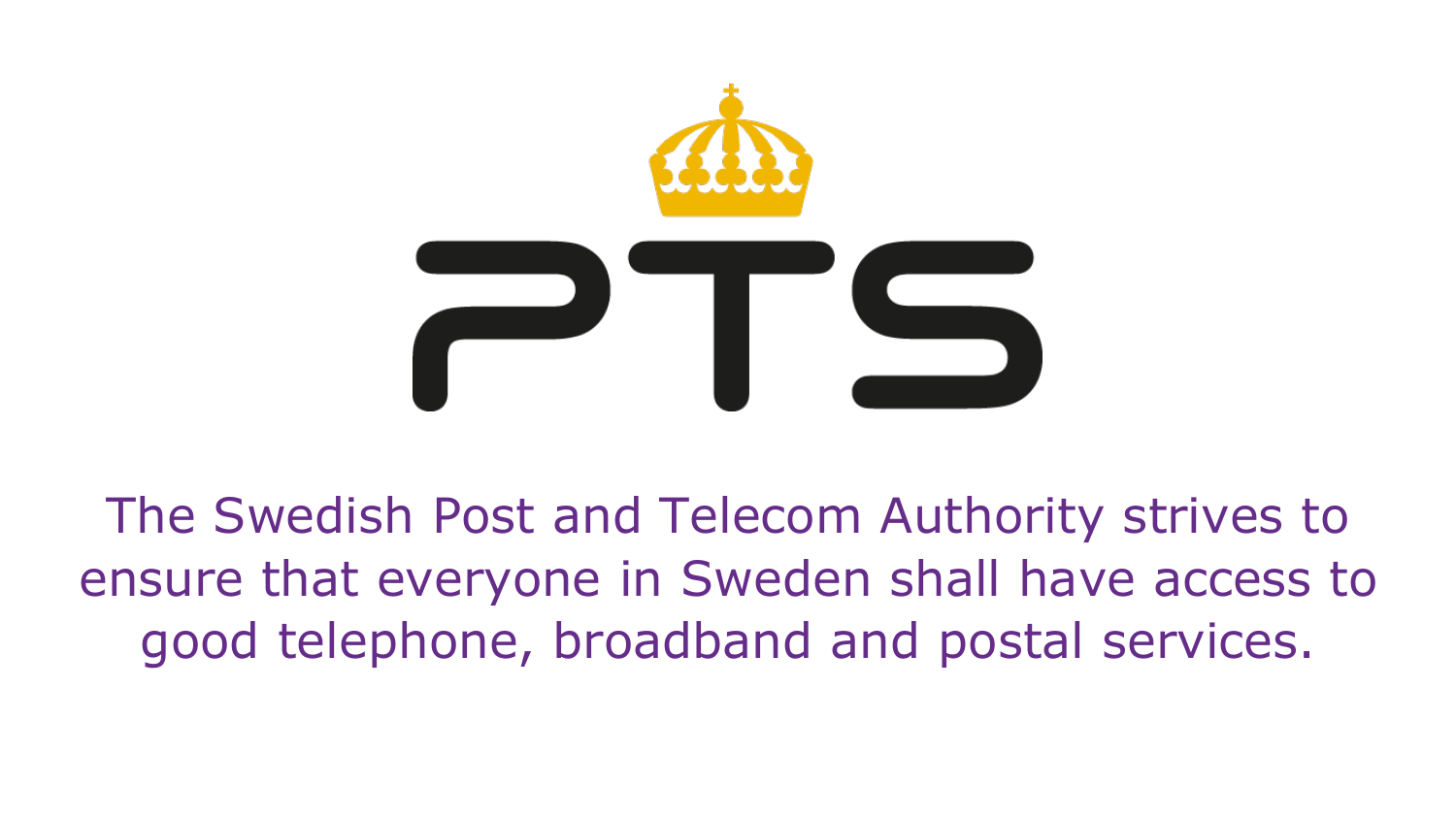## **Session 2: Overcoming borders: Customs and VAT on postal imports**

- Import VAT on low value items: the Swedish experience

Anders Hildingsson, Senior Analyst, Digitalisation department, PTS

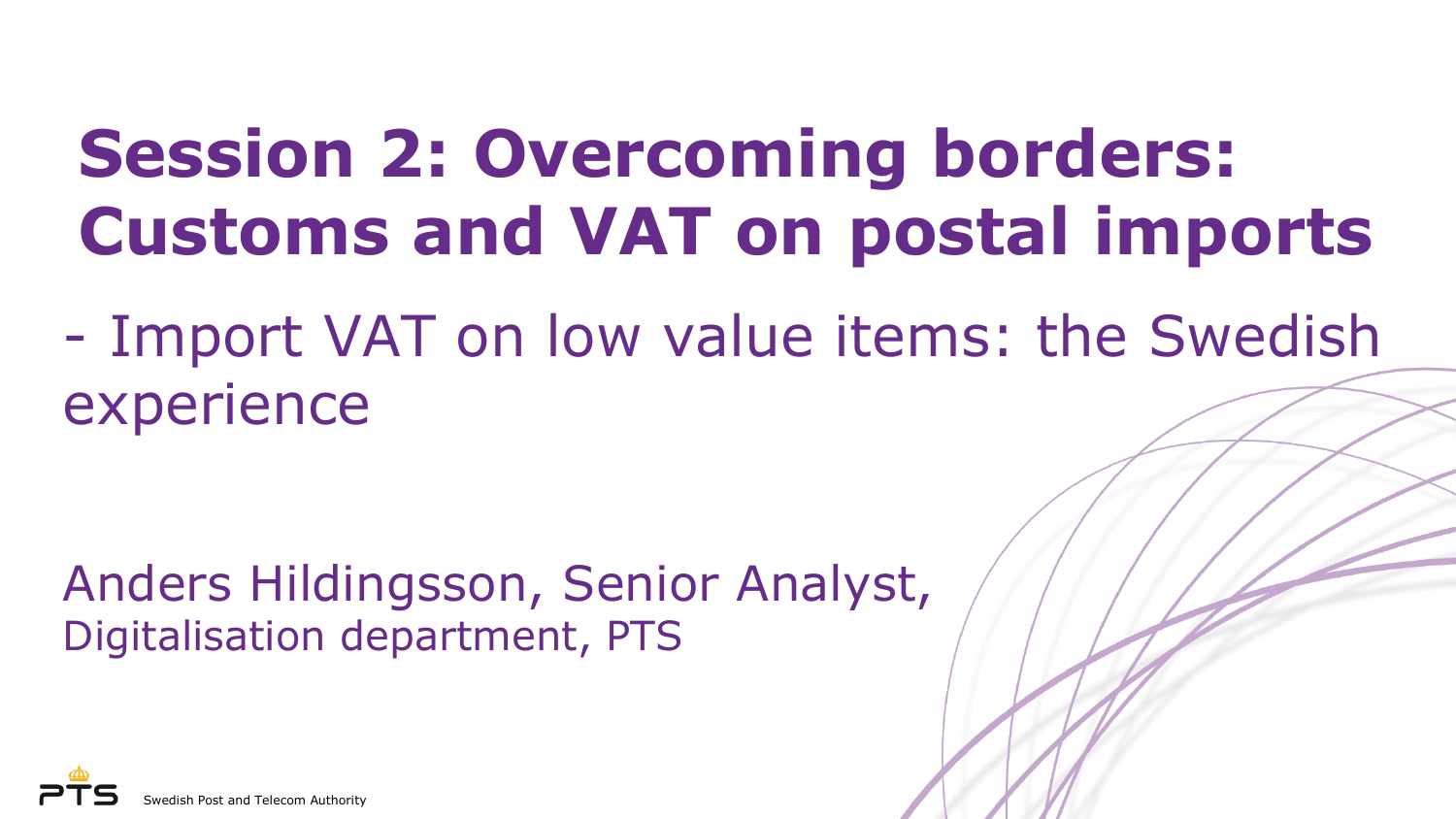### **Background**

- No exception\* for items of low value, but different procedures for import VAT declaration
- 2015 The Sw. Customs Authority initiated an internal review of customs procedures and concluded that the handling of low value items needed to be further investigated
- 2016 new customs law, although no operator was designated at this point

\* More specifically, an exception to the exception implemented when Sweden joined the European Union (Community) in 1995

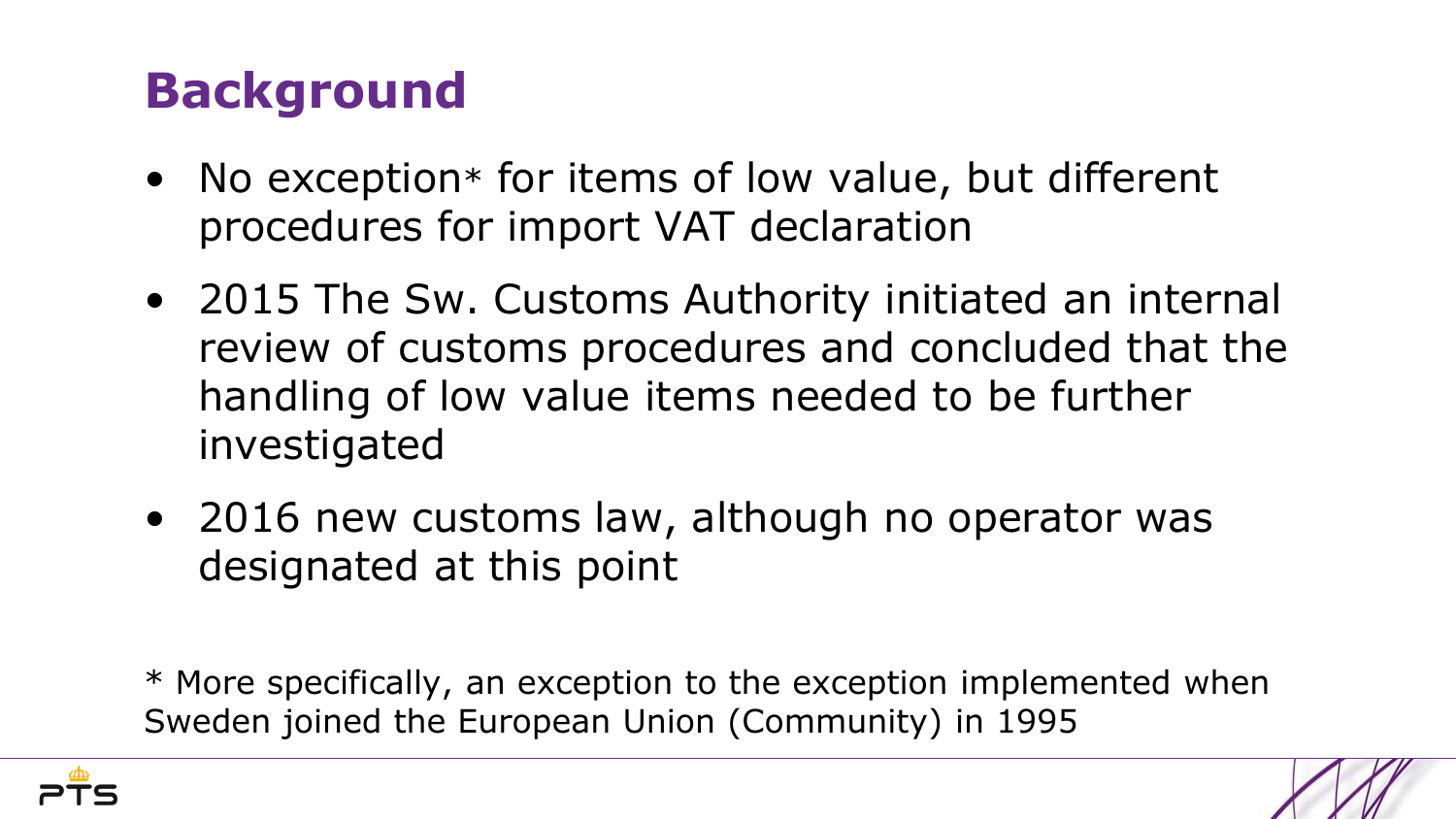#### **Stockholm Arlanda December 2017**



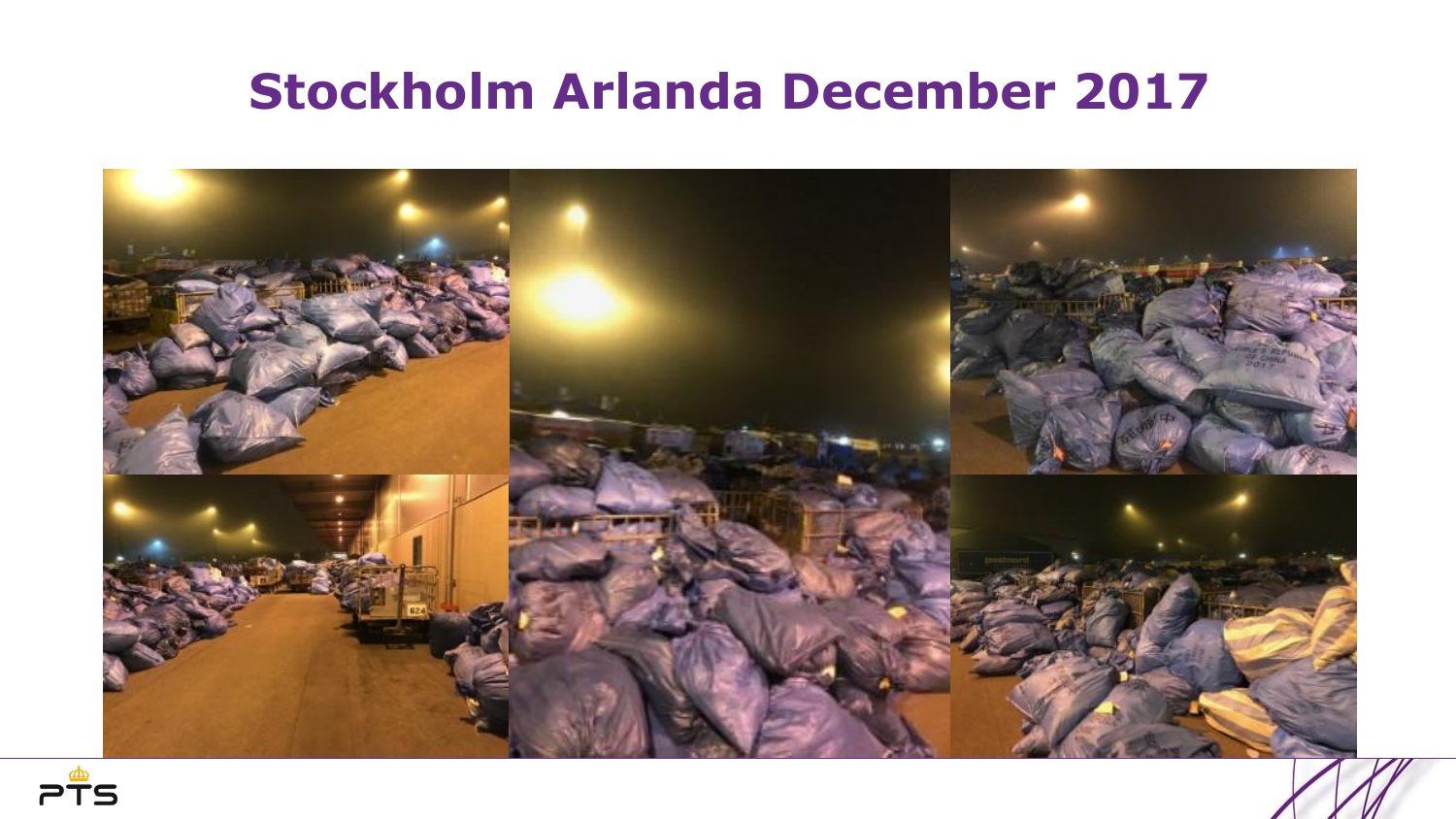#### **Measures taken Nov 2017 – Jan 2018**

- Nov-Dec 2017: Several meetings and communication between Postnord - Customs Authorities - Department of Finance related to procedures for declaring VAT (inbound; third party countries)
- Jan 18: Decision from Customs Authorities: Postnord to immediately ensure VAT declarations and payments for all items from "the first" SEK
- Negotiated to start as of March 1 2018



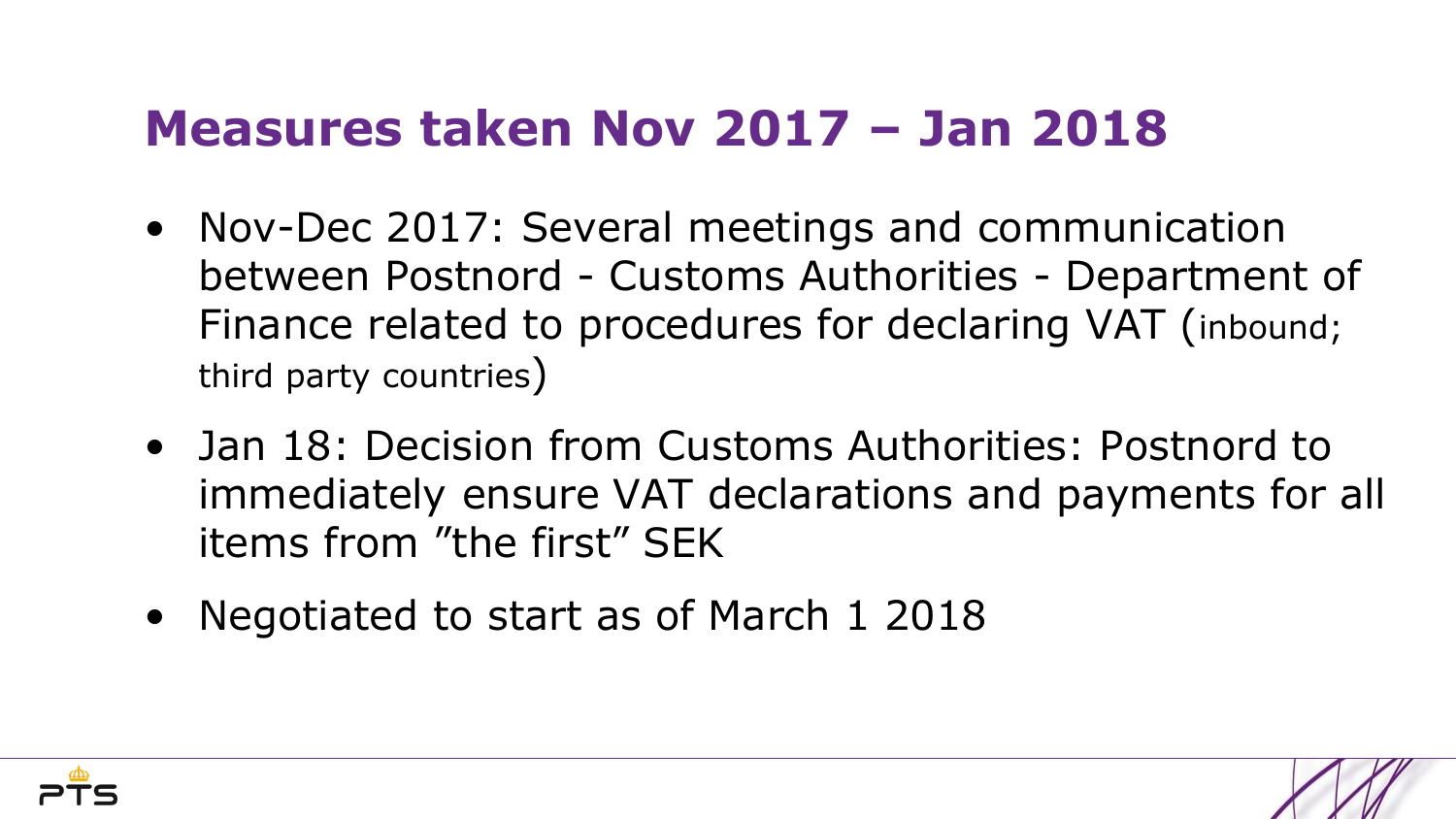#### **Implementation**

- Reopening a recently closed terminal
- Hiring approximately 450 new employees
- Developing a new IT-system for handling customer notifications and payments, releasing goods for delivery, with a capacity to handle up 150 000 items a day
- Develop and managing routines and procedures for:
	- warehousing and customer service
	- securing compliance with customs regulation related to handling, storing and releasing incoming goods from third party countries

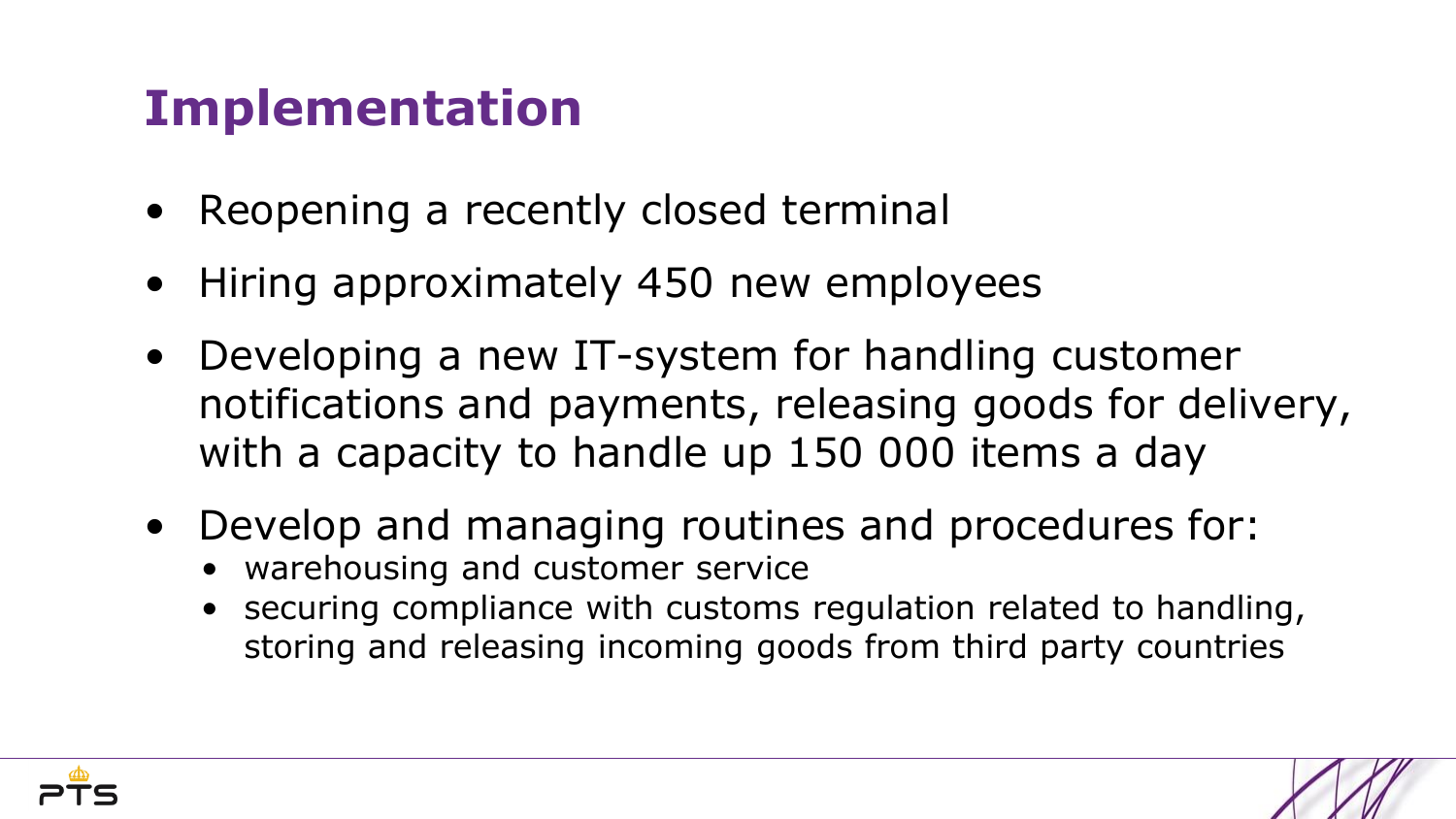#### **Consequences**

- Severe burden for the national operator
- Initial problems and long delays for all incoming items from third party countries
- Dramatic increase of customer complaints
	- Delays
	- Handling fee
	- Obligation to pay VAT

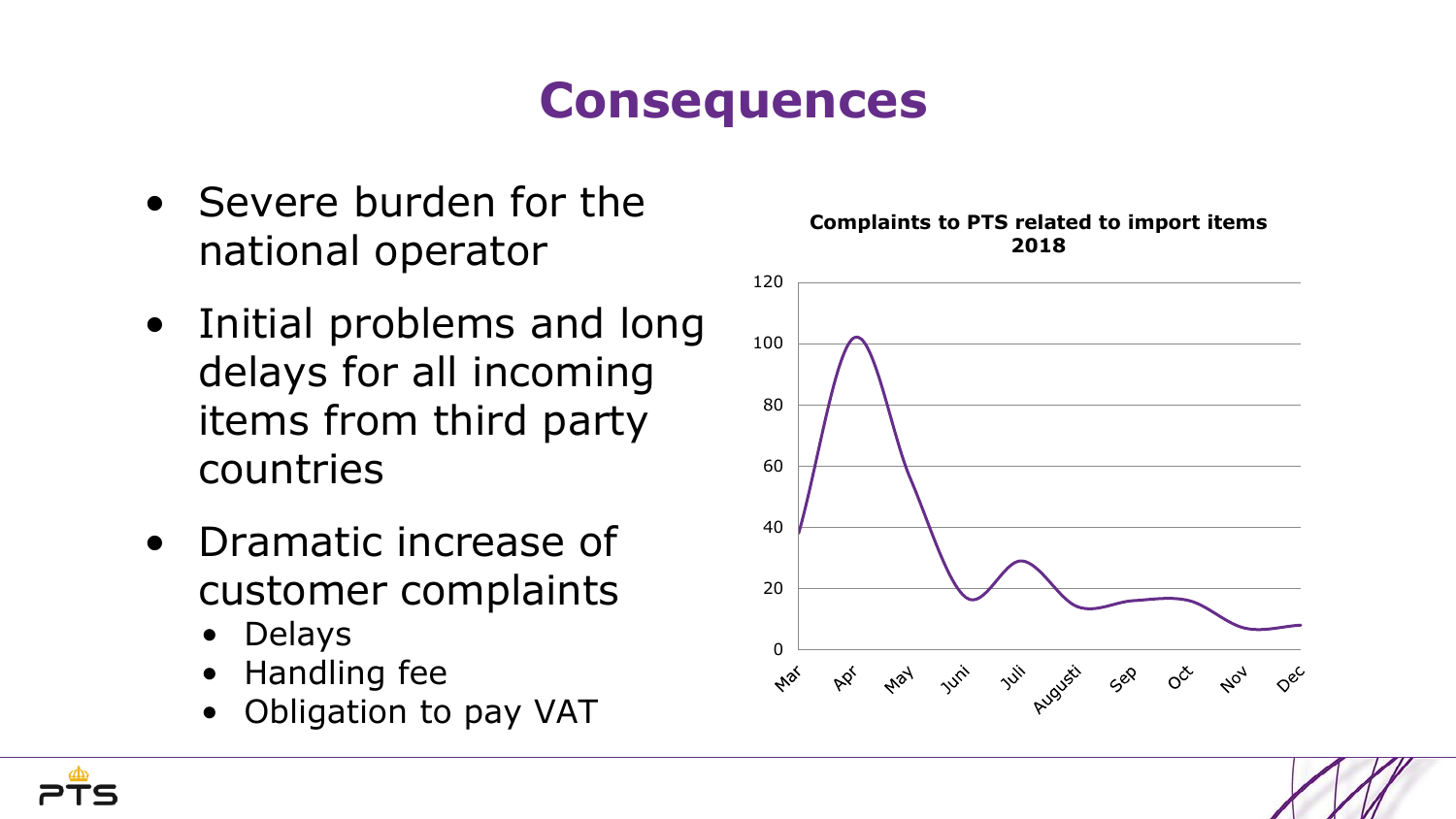## **Consequences (continued)**



- Change of customer preferences in cross border shopping
- Substantial loss reduction due to decreased imports from "low tariff countries"
- Increase in VAT collected (direct and indirect effect)

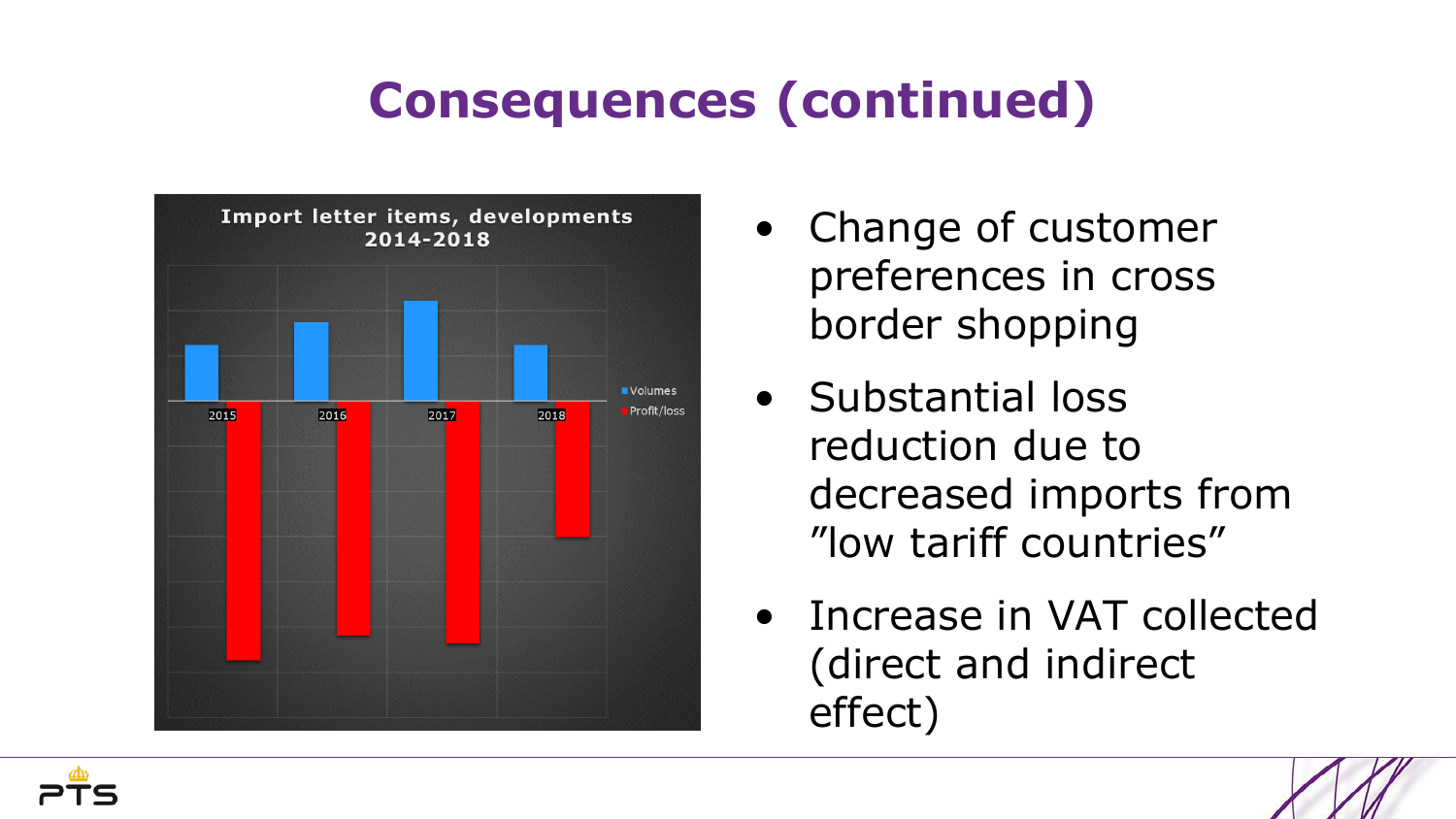#### **Some brief notes on the current situation**

- Return to a normalized state
- Relocation to a Stockholm based terminal
- Automated sorting with machine learning implemented